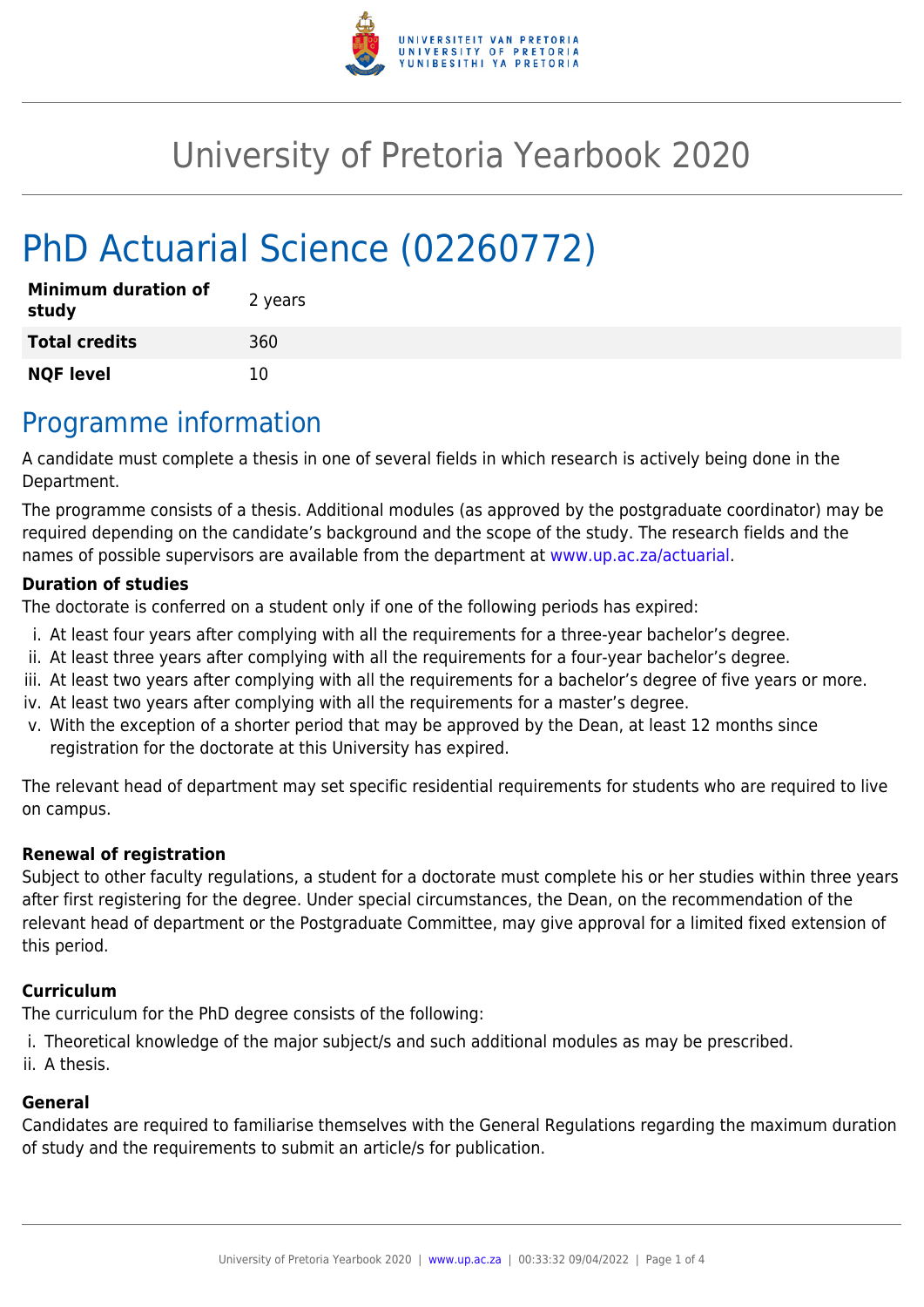

# Admission requirements

- An appropriate master's degree
- Master's programme must have included a dissertation.
- Complete honours and master's academic record will be considered for selection.
- Admission is furthermore contingent on the availability of supervisors and/or research projects within the Department.

### Other programme-specific information

The minimum duration for this degree is two years. Subject to other faculty regulations, a student for a doctoral degree must complete his or her studies within three years after first registering for the degree. Under special circumstances, the Dean, on the recommendation of the head of department, may give approval for a limited fixed extension of this period. (In accordance with General Regulations G.47 and G.51.)

## Examinations and pass requirements

- i. Consult the General Regulations that apply to the calculation of marks.
- ii. In order to obtain the PhD degree the candidate must:
- pass the examinations and the prescribed modules, as determined in the study programme;
- pass the thesis; and
- pass the final examination on the thesis and general subject knowledge.

### Promotion to next study year

The progress of all doctoral candidates is monitored biannually by the supervisor and the postgraduate coordinator. A candidate's study may be terminated if the progress is unsatisfactory or if the candidate is unable to finish his/her studies during the prescribed period.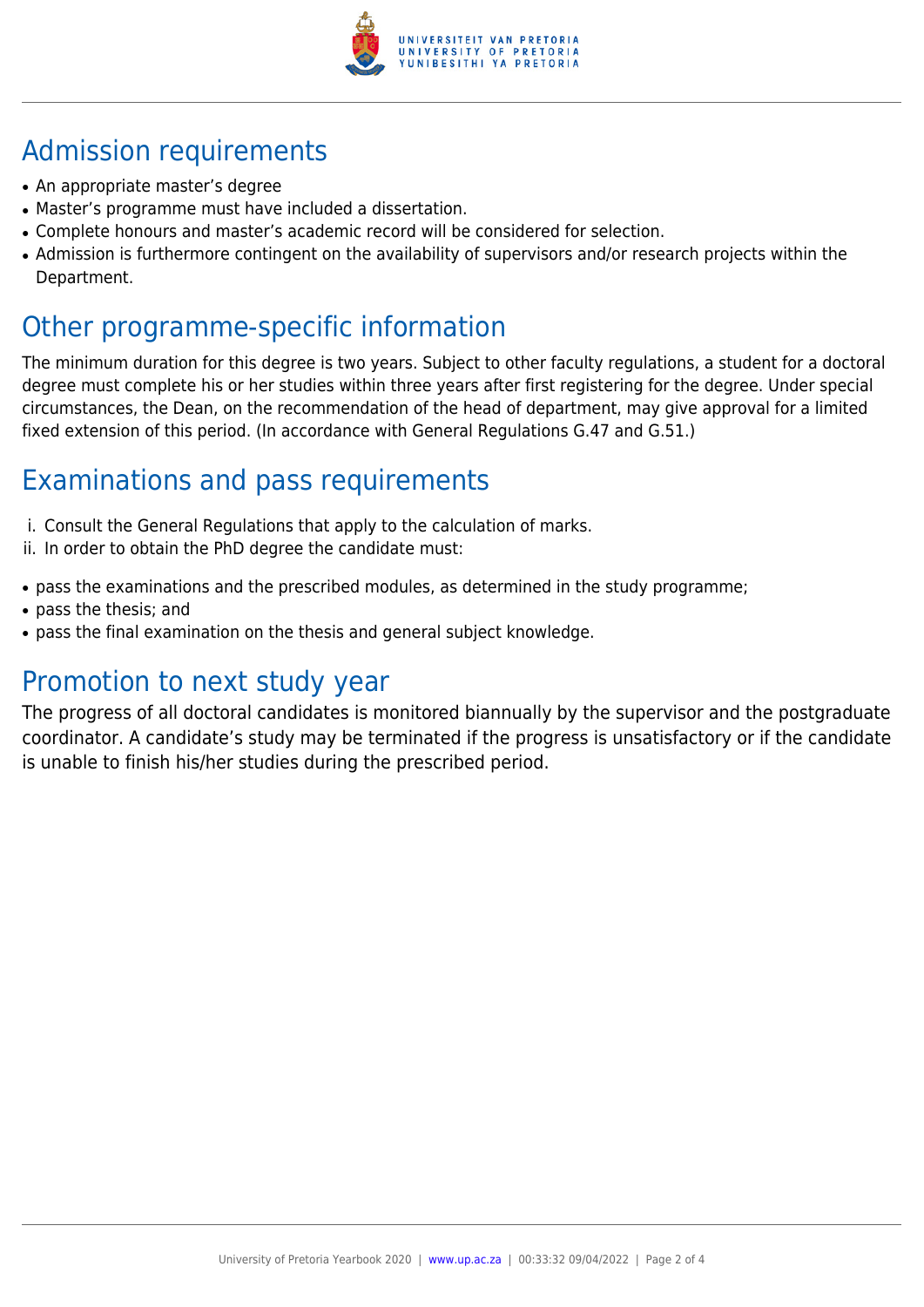

## Curriculum: Year 1

**Minimum credits: 360**

### **Core modules**

#### **Thesis: Actuarial science 990 (AKW 990)**

| <b>Module credits</b>         | 360.00                         |
|-------------------------------|--------------------------------|
| <b>Prerequisites</b>          | No prerequisites.              |
| Language of tuition           | Module is presented in English |
| <b>Department</b>             | <b>Actuarial Science</b>       |
| <b>Period of presentation</b> | Year                           |